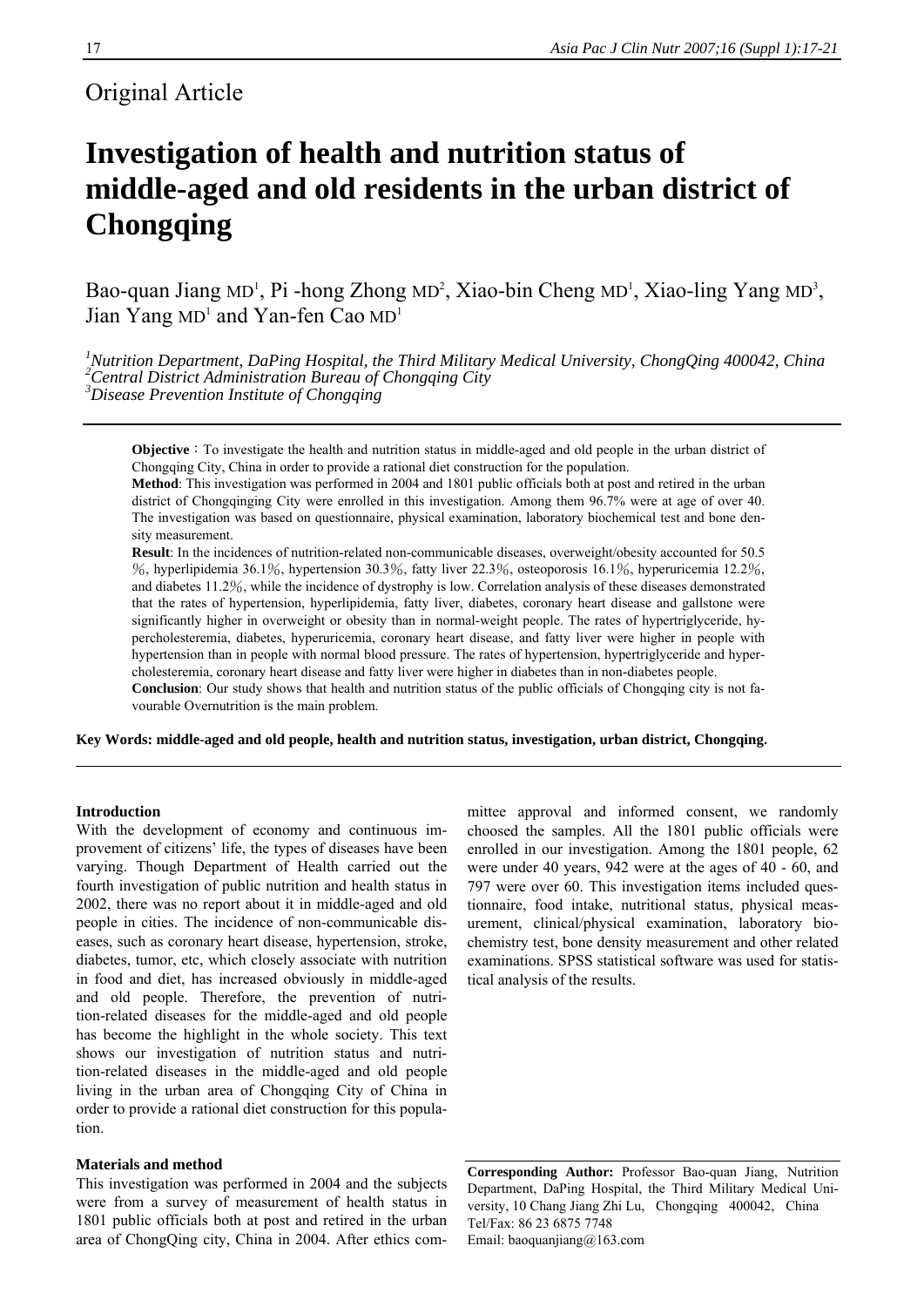#### **Results**

1. Testing results of body mass index (BMI) is shown in Table 1.

**Table 1.** The result of BMI measurement

|             | $BM*$         | Male<br>(%) | Female $(\% )$ | Total number<br>$\frac{6}{2}$ |
|-------------|---------------|-------------|----------------|-------------------------------|
| Underweight | < 18.5        | 48(4.1)     | 19(6.6)        | 67(3.9)                       |
| Nor-        | $18.5 - 23.9$ | 489 (41.5)  | 286 (54.8%)    | 775 (45.6)                    |
| mal-weight  |               |             |                |                               |
| Overweigh   | $24 - 27.9$   | 506(43.0)   | 172 (33.0%)    | 678 (39.9)                    |
| Obesity     | >28           | 135(11.5)   | 45(8.6)        | 180 (10.6)                    |
| Total       |               | 1178 (100)  | 522 (100)      | 1700 (100)                    |

According to the standard proposed in the article written by Chinese Working Group for Obesity Problems published in Nutritional Journal, 2004, 26 (1):1-4.

2. Table 2 shows nutrition dependent diseases in people of different ages.

3. The relationship between weight and nutrition dependent diseases is shown in Table 3.

4. The relationship between diabetes and nutrition dependent diseases is seen in Table 4.

5. The relationship between hypertension and nutrition dependent diseases is shown in Table 5.

6. The result of bone density measured is shown in Table 6.

#### **Discussion**

#### **1. The incidence of nutrition dependent diseases**

Tables 1 and 2 reveal that among the non-communicable nutrition-related diseases mentioned above, overweight  $(39.9\%)$  and obesity  $(10.6\%)$  account for 50.5%, occupying 1/2 of the population, being the highest rate, followed by hyperlipemia(36.1%), hypertension (30.3%), fatty liver (22.3%), osteoporosis, (16.1%), hyperuricemia (12.2%), and diabetesmellitus (11.2%). Our investigation has found that the incidences of overweight/obesity, diabetes, hypertension, fatty liver, hyperuricemia are obviously higher in males than in females, but there is no significant difference in the incidence of hyperlipemia between men and women. Fatty liver is not an independent disease, its pathological phenomenon is caused by multiple factors, such as alcohol, obesity, diabetes, and hyperlipoidemia, ect, all of them are risk factors for fatty liver.

 $1$  Our investigation indicates that the total incidence of fatty liver is 22.3%, with a high rate in men in all different age groups; but the incidence is high in women aged over 50 years; this significant difference may be the cause that men drink more alcohol.

"The study on nutrition and health status of Chinese citizens" by Information Office of the State Council on Oct 12, 2004 $^2$  announces that in citizens aged over 18 years the incidence of hypertension is 18.8%, the rate of diabetes is 2.6%; for people living in large cities, 30.0% adults suffer overweight, 12.3% have obesity, and 18.6% have hyperlipidaemia. Li Rong' s study on the health of people aged over 60 in Chongqing shows that the rates of overweight / obesity, hyperlipidemia, hypertension, diabetes are 36.55%, 52.42%, 50.92% and 15.86%, respectively. Our investigation demonstrates that the rates of overweight/obesity, diabetes, hypertension, and hyperlipidemia are higher than the results reported by the Information Office of the State Council; and the incidence of hyperlipidemia is lower than that reported by Li Rong, while the rate of diabetes is similar to that by reported Li Rong. The difference may contribute to the different ages investigated. As the sources of food are various and abundant now, the rate of dystrophy is very low, for instance, underweight occupies only 3.9% in our series. This suggests that with the development of economy and improvement of life quality, dystrophy rarely occurs, on the contrary, overnutrition has become the main nutrition problem among the middle-aged and old people in cities.

 Currently, osteoporosis is the most important public health issue in developed countries, and it has become a predominant issue in China. It is reported that in Europe and America, 30% of women and 12% of men have experienced osteoporotic fracture during their lifetime. In America, an investigation shows that in 1995 the annual incidence of osteoporotic fracture was far higher than that of heart attack, stroke, and breast cancer. In 2000, Hanmin Zhu reported that for people at the age of over 60, the incidence of osteoporotic fracture was 14.6% in males and  $61.8\%$  in females.  $4$  Bingyan Chang reported that the incidence rate of osteoporosis after 40 years old was 28.3% (male) and 45.2% (female) in urumqi in 2005. <sup>5</sup> Our investigation shows that the total rate of osteoporotic fracture is 14%, with 10.6% in males and 21.4% in fe

**Table 2.** The incidence of nutrition-related diseases in people of different ages (%)

| Sex    | Age      | Number of | Hypertension | Hyperlipide- | Diabetes | Fatty liver | Hyperurice- |
|--------|----------|-----------|--------------|--------------|----------|-------------|-------------|
|        |          | persons   |              | mia          |          |             | mia         |
| Male   | $30-$    | 45        | 8.9          | 26.7         | 2.3      | 31.1        | 17.8        |
|        | $40\sim$ | 306       | 13.6         | 39.2         | 8.6      | 27.5        | 15.4        |
|        | $50-$    | 315       | 24.1         | 38.4         | 11.1     | 31.1        | 12.4        |
|        | $60-$    | 581       | 47.7         | 32.4         | 15.8     | 17.0        | 15.7        |
|        | total    | 1265      | 31.7         | 35.9         | 12.3     | 23.7        | 14.1        |
| Female | $30-$    | 17        | 5.9          | 5.9          | $\Omega$ | 5.9         | $\Omega$    |
|        | $40-$    | 146       | 6.8          | 22.6         | 3.4      | 4.8         | 2.0         |
|        | $50-$    | 157       | 15.9         | 41.4         | 4.4      | 25.4        | 6.4         |
|        | $60-$    | 216       | 50.5         | 48.1         | 15.7     | 25.0        | 13.9        |
|        | total    | 536       | 27.0         | 37.9         | 8.6      | 19.0        | 8.0         |
|        | sum      | 1801      | 30.3         | 36.1         | 11.2     | 22.3        | 12.2        |

how the diagnoses were made: Hypertension: the diagnostic standard by WHO in 1999; Hyperlipidemia: total cholesterol > 572mmol/L, triglyceride>1.70mmol/L; Diabetes: the diagnostic standard by WHO in 1999; Fatty liver: by the ultrasonic diagnosis; Hyperuricemia: blood uric acid>390umol/L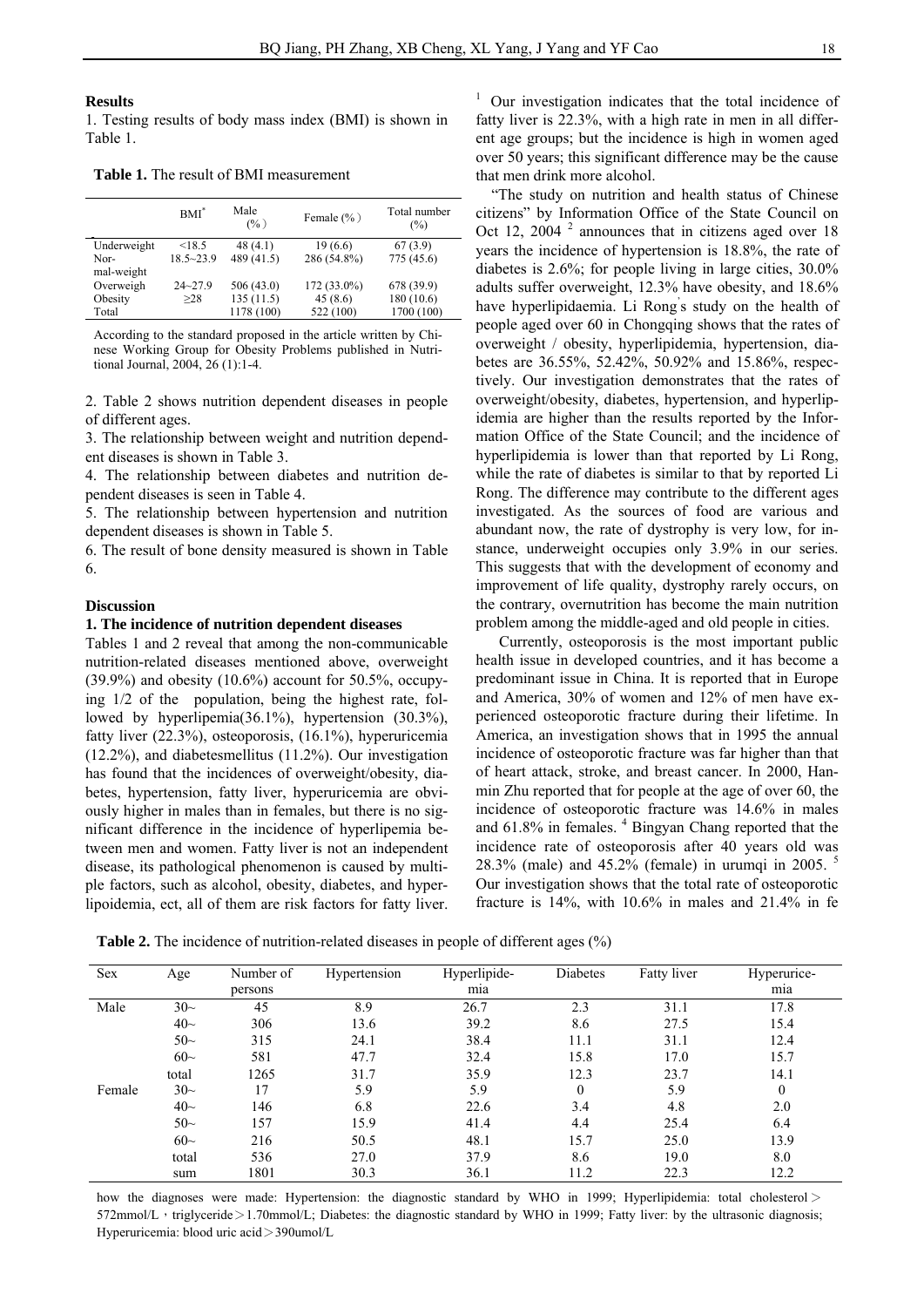| <b>Table 3.</b> The relationship between weight and nutrition dependent diseases $(n=1176)$ |  |  |  |
|---------------------------------------------------------------------------------------------|--|--|--|
|---------------------------------------------------------------------------------------------|--|--|--|

|                        | Incidence in weight normal | Incidence in overweight                     | Incidence in obesity                    |
|------------------------|----------------------------|---------------------------------------------|-----------------------------------------|
| Hypertension           | 22.9% (20.5%, 25.3%)       | $42.8\%$ <sup>**</sup> $(39.97\%, 45.63\%)$ | $55.3\%$ (52.46, 58.14)                 |
| Hyperlipidemia         | 35.2% (32.47%, 37.93%)     | 49.2%**(46.34%, 52.06%)                     | $47.4\%$ <sup>**</sup> $(44.55, 50.25)$ |
| Coronary heart disease | $2\%$ (1.2%, 2.8%)         | $3.1\% (2.11\%, 4.09\%)$                    | $7.9\%$ <sup>**</sup> $(6.36, 9.44)$    |
| Diabetes               | $8.8\%$ (7.18%, 10.42%)    | $12.5\%$ <sup>*</sup> (10.61% 14.39%)       | $23.7\%$ <sup>**</sup> $(21.27, 26.13)$ |
| Fatty liver            | $11\%$ (9.21% 12.79%)      | $40.4\%$ <sup>**</sup> (37.60%, 43.20%)     | $63.2\%$ <sup>**</sup> $(60.44, 65.96)$ |
| Gallstone              | $7.5\%$ (5.99%, 9.01%)     | $10.4\%$ (8.66%, 12.14%)                    | $21.2\%$ (18.86, 23.54)                 |

\*compared with the normal weight group , *p*<0.05; \*\* compared with the normal weight group , *p*<0.01

| <b>Table 4.</b> The relationship between diabetes and nutrition dependent diseases |  |  |
|------------------------------------------------------------------------------------|--|--|
|------------------------------------------------------------------------------------|--|--|

|                     | Hypertension                               | Hypercholesteremia                   | Hypertriglyceridema                       | Hypertriglyceridema<br>hypercholesteremia | Hyperuricemia                             | Coronary heart<br>disease       | Fatty liver                                 |
|---------------------|--------------------------------------------|--------------------------------------|-------------------------------------------|-------------------------------------------|-------------------------------------------|---------------------------------|---------------------------------------------|
| 202<br>Diabetes     | 105<br>$(52\%)$ **<br>$(45.11\%, 58.89\%)$ | $(5.9\%)$<br>$(2.65\%, 9.15\%)$      | $(16.8\%)$<br>$(11.64\%, 21.96\%)$        | $(7.4\%)$ **<br>$(3.79\%, 11.01\%)$       | 18<br>$(8.9\%)$ **<br>$(4.97\%, 12.83\%)$ | $(5.4)$ **<br>(2.28, 8.52)      | 80<br>$(39.6\%)$ **<br>$(32.86\%, 46.34\%)$ |
| 1601<br>nondiabetes | 444<br>$(27.6\%)$<br>$(25.41\%, 29.79\%)$  | 105<br>$6.5\%$<br>$(5.29\%, 7.71\%)$ | 252<br>$(15.7\%)$<br>$(13.92\%, 17.48\%)$ | 73<br>$(4.5\%)$<br>$(3.48\%, 5.52\%)$     | 204<br>(12.7%)<br>$(11.07\%, 14.33\%)$    | $(1.7\%)$<br>$(1.07\%, 2.33\%)$ | 324<br>$(20.1\%)$<br>$(18.14\%, 22.06\%)$   |

There is a significant difference compared with the non-diabetes group  $(p<0.01)$ .

**Table 5.** The relationship between hypertension and nutrition dependent diseases

|                                           | Hypercholesteremia | Hypertriglyceridema | Hypertriglyceridema &<br>hypercholesteremia | Diabetes             | Hyperuricemia     | Coronary heart<br>disease | Fatty liver          |
|-------------------------------------------|--------------------|---------------------|---------------------------------------------|----------------------|-------------------|---------------------------|----------------------|
| 549 persons with<br>hypertension          | $(6.7\%)$          | 07<br>(17.7%)       | 40<br>$(7.3\%)$ **                          | 105<br>$(19.1\%)$ ** | $(16.9\%)$ **     | 29<br>$(5.3\%)$ **        | 167<br>$(30.4\%)$ ** |
| 1263 persons<br>without hyperten-<br>sion | 80<br>$(6.3\%)$    | 189<br>(15%)        | 48<br>$(3.8\%)$                             | 97<br>$(7.7\%)$      | 129<br>$(10.2\%)$ | $(0.7\%)$                 | 237<br>$(18.8\%)$    |

There is a significant difference compared with the no-hypertension group  $(p<0.01)$ .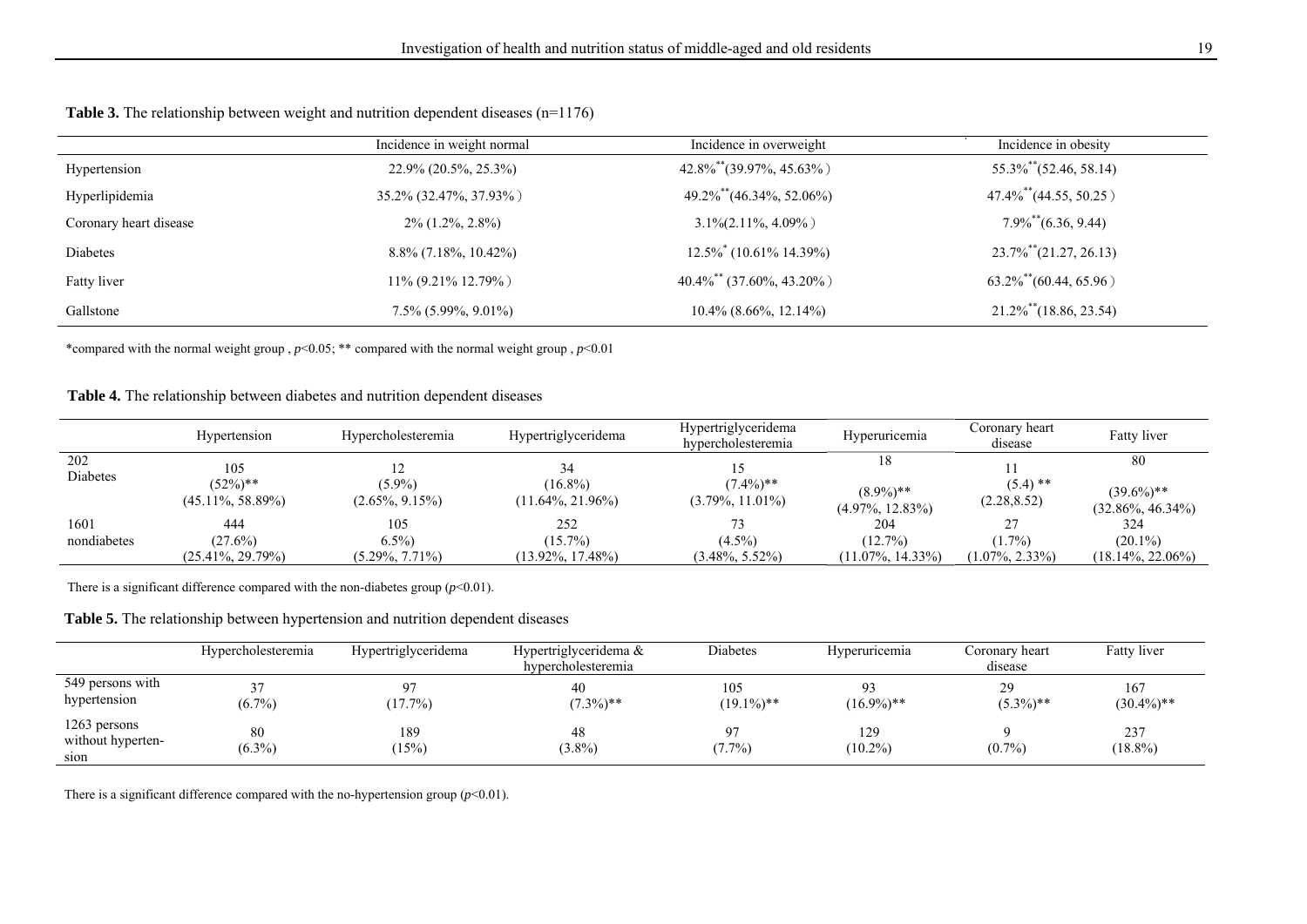| Age       | Male             |                        |                   |                  | Female                  |                    |                  | Total                  |                  |
|-----------|------------------|------------------------|-------------------|------------------|-------------------------|--------------------|------------------|------------------------|------------------|
|           | Normal<br>$(\%)$ | Osteoporosis<br>$(\%)$ | Reduced<br>$(\%)$ | Normal<br>$(\%)$ | Osteoporosis<br>$(\%)$  | Reduced<br>$(\%)$  | Normal<br>$(\%)$ | Osteoporosis<br>$(\%)$ | Reduce<br>$(\%)$ |
| $0 - 44$  | 54               | 6<br>(6.7)             | 30<br>(33.3)      | 16               | $\overline{4}$<br>(9.3) | 23<br>$(53.5)$ **  | 70<br>(52.6)     | 10<br>(7.5)            | 53<br>(39.8)     |
| $45 - 59$ | 378              | 49<br>(9.9)            | 70<br>(14.1)      | 149              | 33<br>$(13.4)$ **       | 65<br>$(26.3)$ **  | 527<br>(70.8)    | 82<br>(11.0)           | 135<br>(18.1)    |
| $60\sim$  | 435              | 65<br>(12)             | 43<br>(7.9)       | 94               | 72<br>$(32.9)$ **       | 53<br>$(24.2)$ **  | 529<br>(69.4)    | 137<br>(18)            | 96<br>(12.6)     |
| total     | 867<br>(26.7)    | 120<br>(10.6)          | 143<br>(12.7)     | 259<br>(50.9)    | 109<br>$(21.4)$ **      | 141<br>$(27.7)$ ** | 1126<br>(68.7)   | 229<br>(14)            | 284<br>(17.3)    |

Table 6. The result of bone density measured

There is a significant difference compared the male group  $(p<0.01)$ .

males, and it increases with age. As bone fracture happens easily in osteoporosis people, and the symptom of osteoporosis is latent, only when fracture happens, is the osteoporosis found and diagnosed in many middle-aged and old people. Therefore, much attention should be paid to osteoporosis for the middle-aged and the old, and prevention measures and treatment of osteoporosis should be carried out as early as possible.

#### **2. Correlated analysis of nutrition dependent diseases Overweight/obesity**

Overweight/obesity is a chronic metabolic disease that is caused by multiple factors. <sup>6</sup> Table 3 displays that there are significant differences in the rates of hypertension , hyperlipidemia and fatty liver  $(p<0.01)$  and in the rate of diabetes  $(p \le 0.05)$  between the overweight and the normal weight groups; there are significant differences in the rates of hypertension , hyperlipidemia,, coronary heart disease, diabetes, fatty liver, and gallstone between the obesity and the normal weight groups  $(p<0.01)$ , with the rate of fatty liver being the highest (63.2%) among all the diseases, followed by hypertension and hyperlipidemia. This result is coincident with that reported in resent years in China.

#### **Hypertension**

Hypertension, the most common cardiovascular disease, is a common issue all over the world, with a high incident. It causes high rates of disablement and death, also result in complications of heart, brain, kidney and is the main risk factor for coronary heart disease, stroke, and early death. The incidence of hypertension increases with age, generally after 35 years, and is higher in men than in women at the age of under 60 years, but higher in women than in men at the age of over 60.<sup>7</sup> It is shown in table 4 that the rate of hypertension increases with age and reaches the peak after 60 years in both sexes, but higher in females than in males aged over 60 years, and there is a significant difference in ages of 70 -80 between male and female  $(p<0.01)$ , which is coincident with that reported in most literatures. Table 5 shows that have obviously higher the incidences of hypertriglyceridema, hypercholesteremia, diabetes, hyperuricemia, coronary heart disease, and

fatty liver are higher in the people with hypertension than in the people without hypertension, while single hypertriglyceridema or hypercholesteremia has no significant difference between them. We consider that this difference may result from multiple factors that interact with each other.

#### **Diabetes**

Recently, more and more scholars notice that insulin resistance is the main factor to cause not only diabetes but also obesity, hypertension, coronary heart disease and hyperlipoidemia. Table 4 shows that the prevalence rates of hypertension, hypertriglyceridema, hypercholesteremia, coronary heart disease, and fatty liver are all higher in the people with diabetes than in the people without diabetes. Therefore, effective prevention and treatment of diabetes can decrease the incidences of the diseases mentioned above. A prospective study on diabetes from England reported in Britain, the rate of hypertension is 1.5~2.5 times higher in people with diabetes than in the patients without diabetes, and the disease occurs 10 years ahead in age and the death rate of the disease has obviously increased. It is considered that the high rate of hypertension in people with diabetes may be related with family heredity. In our investigation the results show that among all the diseases the rate of hypertension is highest in diabetes patients (52%), which is in accordance with the report mentioned above. So it is very important for diabetes patients to diagnose and treat hypertension as early as possible.

#### **Conclusion**

The results of our investigation indicate that the health and nutrition status of public officials of Chongqing City is not that optimistical. Overnutrition is the main problem. We consider that propaganda and public education on the knowledge of nutritional sciences should be launched to instruct citizens to have scientific and rational diet and healthy lifestyle in order to prevent and decrease nutrition dependent diseases. Our research only studied the the public nutrition and health status in middle-aged and old people in chongqing city. So if the results can be extrapolated to other populations still needs other studies.